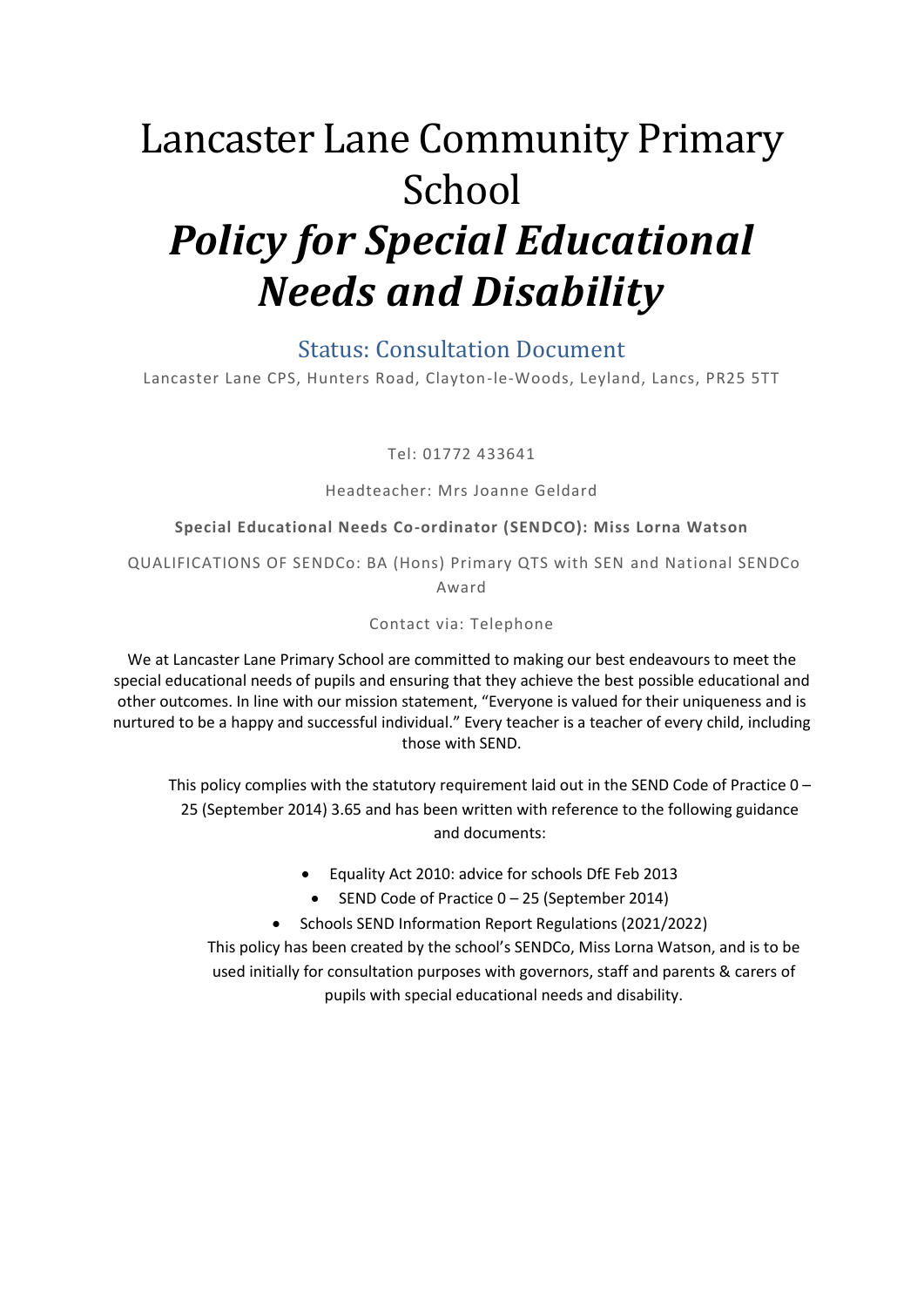#### Aims

We value all the children in our school equally and we recognise the entitlement of each child to receive the best possible education. Within a caring and mutually supportive environment we aim to:

- Build upon the strengths and achievements of the child
- Create an environment in which all individuals are valued, have respect for one another and grow in self-esteem.
- Give equal access to all aspects of school life through academic, social and practical experiences. This will allow all children to experience success regardless of SEN, disability or any other factor that may affect their attainment. This is in so far as it is reasonably practical and compatible with the child receiving their special educational provision and the effective education of their fellow pupils.
- Ensure that effective channels of communication are sustained so that all persons including parents and carers are aware of the pupil's progress and Special Educational Provision (SEP) made for them.
- Assess children regularly so that those with SEND are identified as early as possible.
- Enable pupils with special educational needs to make the greatest progress possible.
- Work towards developing expertise in using inclusive teaching and learning strategies.

## Broad Areas of Need

These four broad areas give an overview of the range of needs that may be planned for.

- Communication and interaction
- Cognition and learning
- Social, emotional and mental health difficulties
- Sensory and/or physical impairment.

The purpose of identification is to work out what action the school needs to take, not to fit a pupil into a category. We identify the needs of pupils by considering the needs of the whole child, which will include not just the special educational needs of the child or young person.

There are occasions when progress and attainment are affected by factors other than special educational needs. For example:

- Having a disability
- Attendance and punctuality
- Health and welfare
- Using English as an Additional Language (EAL)
- Being in receipt of Pupil Premium Grant
- Being a Looked After Child

Where this is the case, appropriate provision will be made, but this does not automatically necessitate the child receiving Special Educational Provision (SEP).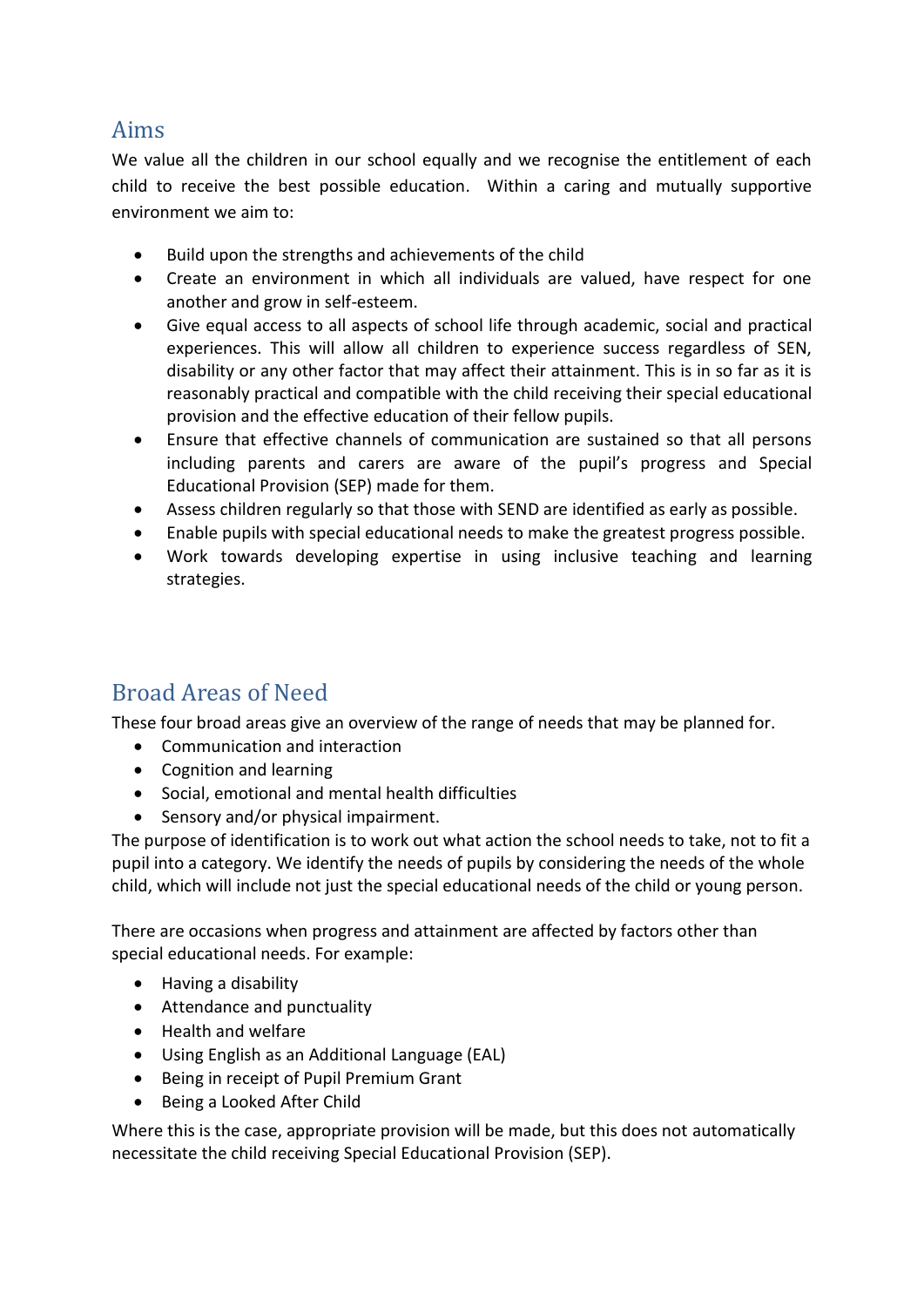## A Graduated Approach to SEND Support

The school is committed to early identification in order to meet the needs of children with SEND. Teachers are responsible and accountable for the progress and development of the pupils in their class, including where pupils access support from teaching assistants or specialist staff. Teachers' ongoing assessment will provide information about areas where a child is not progressing satisfactorily. These observations may be supported by formal assessments such as Baseline Assessment, SATs or the use of PIVATS. Teachers will then consult the SENDCo to consider what else might be done – the child's learning characteristics; the learning environment, the task and the teaching style should always be considered. Progress for children will be achieved by focussing on classroom organisation, teaching materials, teaching style and differentiation. If subsequent intervention does not lead to adequate progress then the teacher will consult the SENDCo to review the strategies that have been used. This review may lead to the conclusion that the pupil requires help that is additional to or different from that which is normally available. This would constitute Special Educational Provision (SEP) and the child would be registered as receiving SEND Support. We seek to identify pupils making **less than expected progress** given their age and individual circumstances. This can be characterised by progress which:

- is significantly slower than that of their peers starting from the same baseline
- fails to match or better the child's previous rate of progress
- fails to close the attainment gap between the child and their peers
- widens the attainment gap
- fails to make progress with wider development or social and emotional needs
- fails to make progress in self-help, social and personal skills

The school will use the graduated approach as advised in the Code of Practice 0-25 Years – 'Assess, Plan, Do, Review'. This process is initiated, facilitated and overseen by the SENDCo, whilst the class teacher is responsible for carrying out the process of assessing, planning, doing and reviewing. Where external agencies are involved, the SENDCo will be responsible for liaising with those agencies. The SENDCo will also provide advice and guidance throughout the process, and may carry out some additional assessment. The SENDCo will update all records of provision and impact of that provision. The teacher will maintain the personalised plans and keep them updated.

**ASSESS** - The teacher and SENDCo will consider all of the information gathered from within the school about the pupil's progress, alongside national data and expectations of progress. This will include formative assessment, using effective tools and early assessment materials. From this, we identify the child's current attainment, achievements and learning profile. This may involve taking advice from the SENDCo, external specialists and may include the use of diagnostic and other assessments to determine the exact areas of need and strategies recommended. Where external specialists are involved directly with the pupil, parental consent will be sought first. Information may also be gathered using personcentered tools to discover what is important to the pupil and how best we can support them.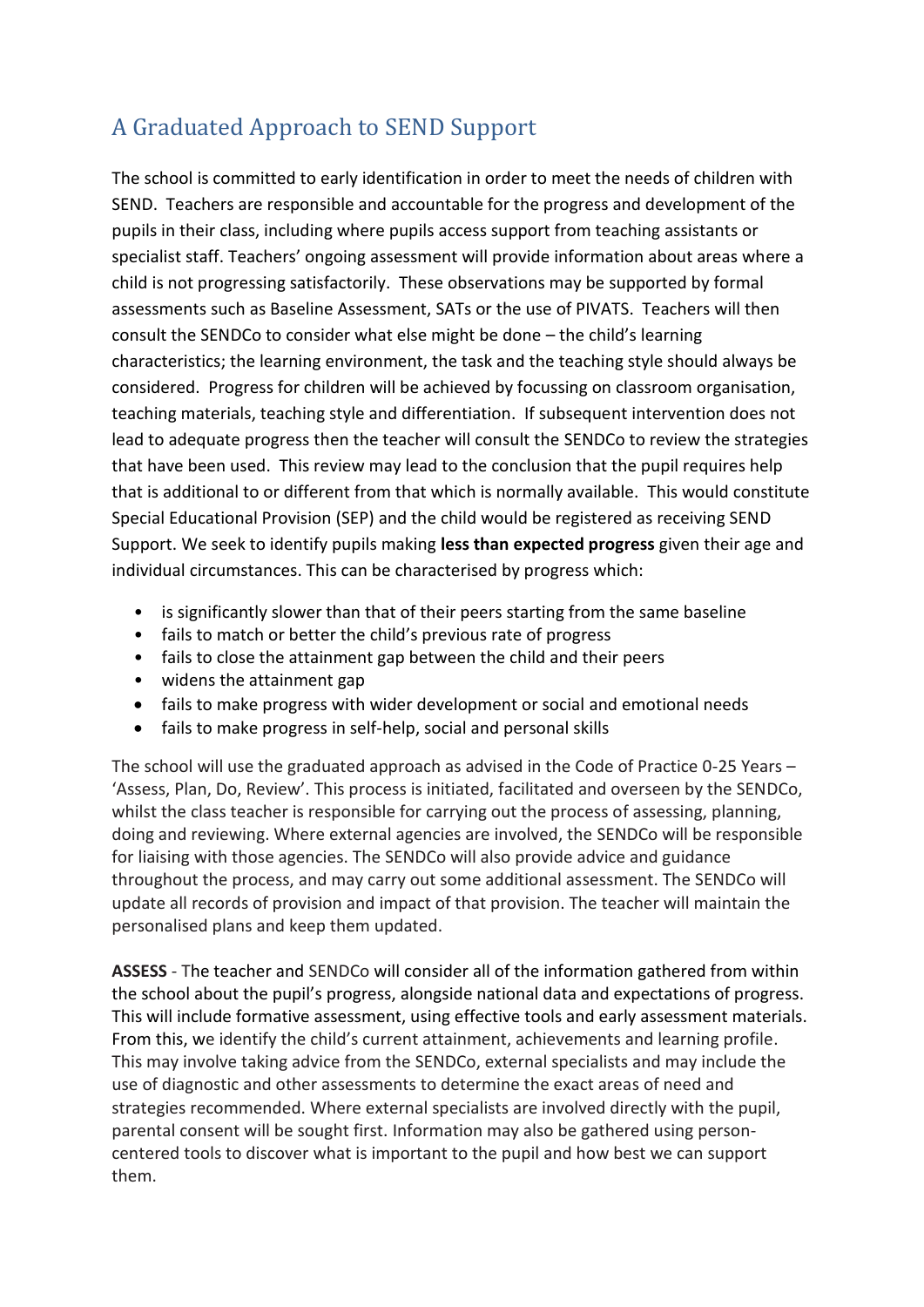**PLAN** – Pupils and parents will be involved in the planning process as much as possible. Person-centered tools may be employed to facilitate this. This means that the pupil and their parents/ carers are supported in the planning process to arrive at goals and plans that make them key players in the learning process. This will be used to ascertain aspirations and outcomes for the child in the short and longer term. Parents and pupils will take away a copy of the plans for the term, which will include the expected outcomes, actions and strategies and provision to be used. A review date will also be set.

**DO**- The strategies and interventions agreed in the plan will be implemented and progress monitored using the school's usual assessment systems, plus specific tracking of progress through any interventions. Progress may be measured through assessment scores and/or through qualitative observations.

**REVIEW**- The progress of the pupil will be reviewed at the end of the specified period of intervention. This review will form the basis of further assessment and planning. Meetings with pupils and parents happen at least termly (during Parent's Evening).

The school's Local Offer can be found on the following page of the school website <http://www.lancasterlane-school.ik.org/special-educational-needs.html> This indicates the type of provision the school currently offers to pupils with SEN and disability. It is reviewed annually. The level and type of provision decided on for individual pupils is that which is required to meet the planned outcomes. The SENDCo records the cost of provision made through provision mapping.

## Statutory Assessment of SEND

If the school is unable to meet with all of the agreed provision from its existing resources, finance and staffing expertise; and the outcomes for the child are not improving despite SEND Support, then the school may request a statutory assessment from the Local Authority, which may lead to an Education, Health and Care Plan.

The school will provide the evidence about the child's progress over time, documentation in relation to the child's SEND Support and any action taken to deal with their needs, including any resources or special arrangements in place.

This information may include:

- the child's personalised plans
- records of reviews with pupils and parents, and their outcomes
- Common Assessment Framework (if applicable)
- medical information where relevant
- National Curriculum attainment, and wider learning profile
- educational and other assessments, e.g. Educational Psychologist
- views of the parent and the child
- involvement of outside agencies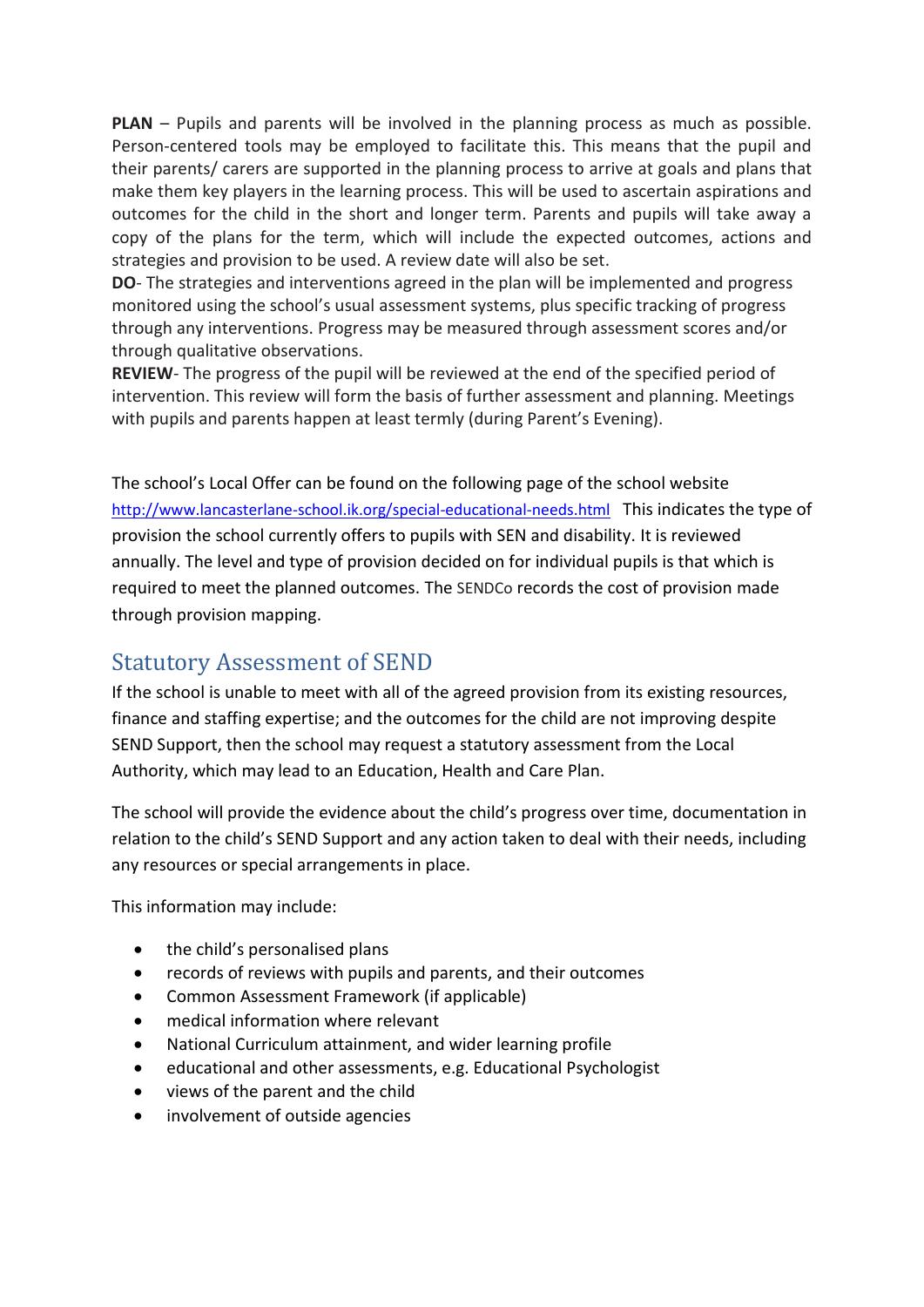If the Local Authority (LA) agrees to a Statutory Assessment, it must assess the education, health and care needs of that child. The LA must request advice and information on the child and the provision that must be put in place to meet those needs from:

- parents/ carers and/ or child
- the school
- an educational psychologist
- health
- social care
- anyone else that parents/ carers request
- a specialist teacher for the visually impaired or hearing impaired, if appropriate

From this information, it must then be decided whether or not to issue an Education, Health and Care Plan (EHCP). Further information can be found on the LA website [https://www.lancashire.gov.uk/children-education-families/special-educational-needs-and](https://www.lancashire.gov.uk/children-education-families/special-educational-needs-and-disabilities/getting-help/assessment-and-support/education-health-and-care-plans/)[disabilities/getting-help/assessment-and-support/education-health-and-care-plans/](https://www.lancashire.gov.uk/children-education-families/special-educational-needs-and-disabilities/getting-help/assessment-and-support/education-health-and-care-plans/)

#### Annual Review of the EHC Plan

All EHC Plans must be reviewed at least annually. The SENDCo initiates the process of inviting relevant people to the meeting. This will include pupils, parents and others close to the child who pupils and parents would like to attend. Relevant professionals from within school and outside agencies will also be invited, as will a representative from the LA. The review will be person (child)-centred, looking at:

- progress on actions towards agreed outcomes
- what we appreciate and admire about the child
- what is important to the child now
- what is important to the child in the future
- how best to support the child
- questions to answer/ issues we are struggling with
- action plan

Any amendments to the EHC Plan will be recorded. The SENDCo will record the outcomes of this meeting and the Head Teacher will ensure that it is sent to the LA.

#### Criteria for exiting Special Educational Provision

A child may no longer require SEP, where they

- make progress significantly quicker than that of their peers
- close the attainment gap between them and their peers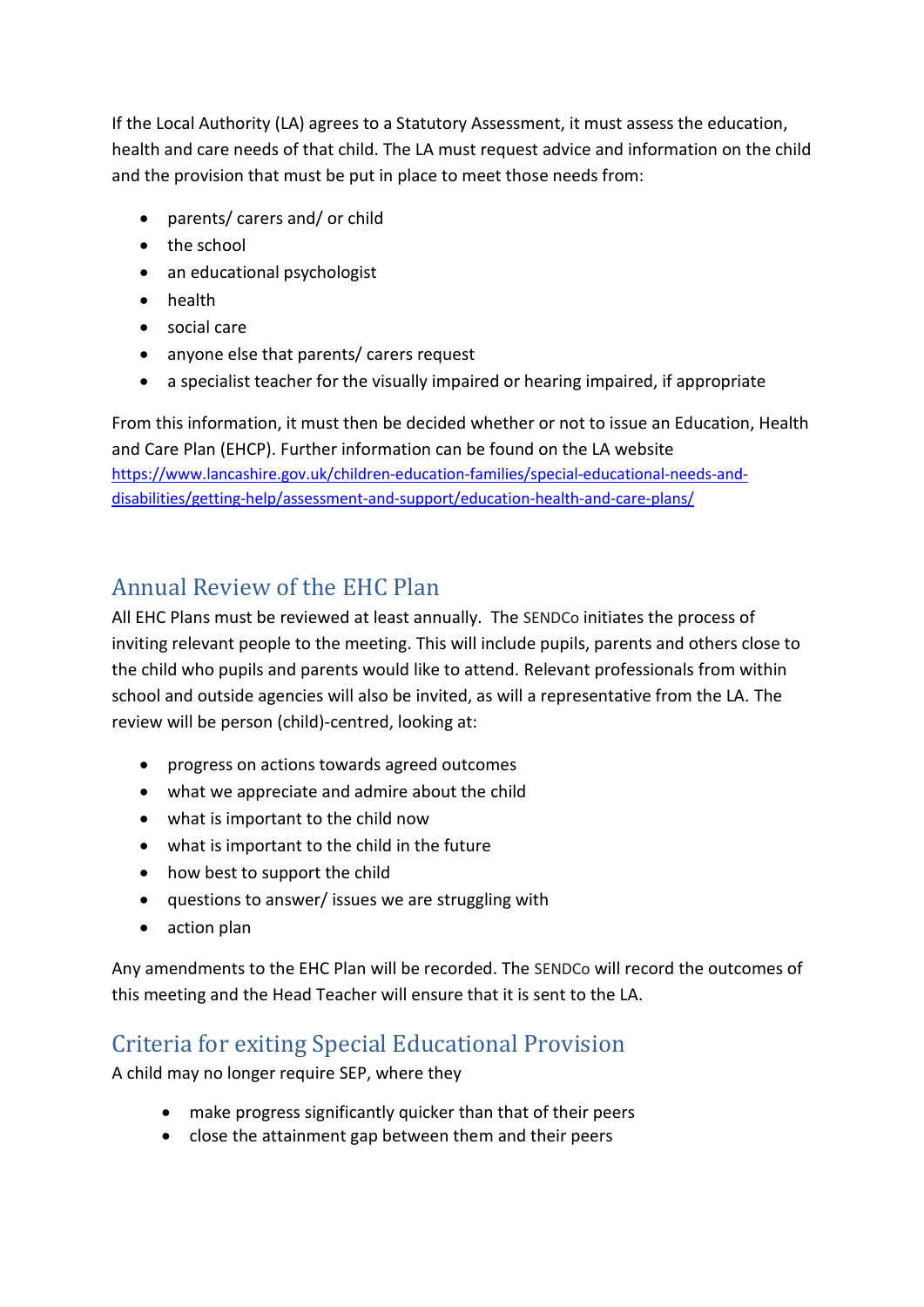- make significant progress with wider development or social and emotional needs, such that they no longer require provision that is additional to or different from their peers
- make progress in self-help, social and personal skills, such that they no longer require provision that is additional to or different from their peers

This would be determined at the review stage.

#### Supporting pupils and families

Lancashire's Local Authority's Local Offer can be found at Your local offer - [Lancashire County](https://www.lancashire.gov.uk/children-education-families/special-educational-needs-and-disabilities/your-local-offer/)  [Council](https://www.lancashire.gov.uk/children-education-families/special-educational-needs-and-disabilities/your-local-offer/)

This policy forms part of the school's SEND Information Report.

The school is committed to working closely with parents and a number of initiatives to develop closer working relationships have been developed in the last year. Parents meet regularly with school staff and concerns and successes are shared. Parents are made aware of the Information, Advice and Support Services (IASS), formerly Parent Partnership Service, and supported to engage with external agencies.

Parents will be involved at every stage of their child's progress, through liaison with the class teacher and later the SENDCo. Parents are encouraged to be involved with target setting for personalised plans. Some home activities may be provided. Parents and pupils are invited to target setting meetings and to review progress. Parents of children with Statements/ EHC Plans will also be invited to a yearly review, along with relevant support service personnel connected to the child, and the pupil themselves. The Governors' Annual Report informs all parents of changes to the SEND Policy and of the outcomes of targets set in the Policy and new targets set for the coming year.

Medical issues are first discussed with the parents/carer. If support is required the school nurse will be contacted. The child may then be referred for assessment through his/her GP.

The Educational Welfare Officer visits school regularly to offer advice. If a teacher is concerned about the welfare of a child they should consult the SENDCo and/or Headteacher as Child Protection Co-ordinator.

Depending on the special educational needs of the children different agencies may be involved e.g. occupational therapist, speech and language therapist, physiotherapist, psychiatrist, the Traveller Service. The school's Family Support Worker may also provide support in relation to the EHC Plan.

The School's Child Protection Co-ordinator is: Mrs Joanne Geldard.

The position of the School's Child Protection Governor is: Headteacher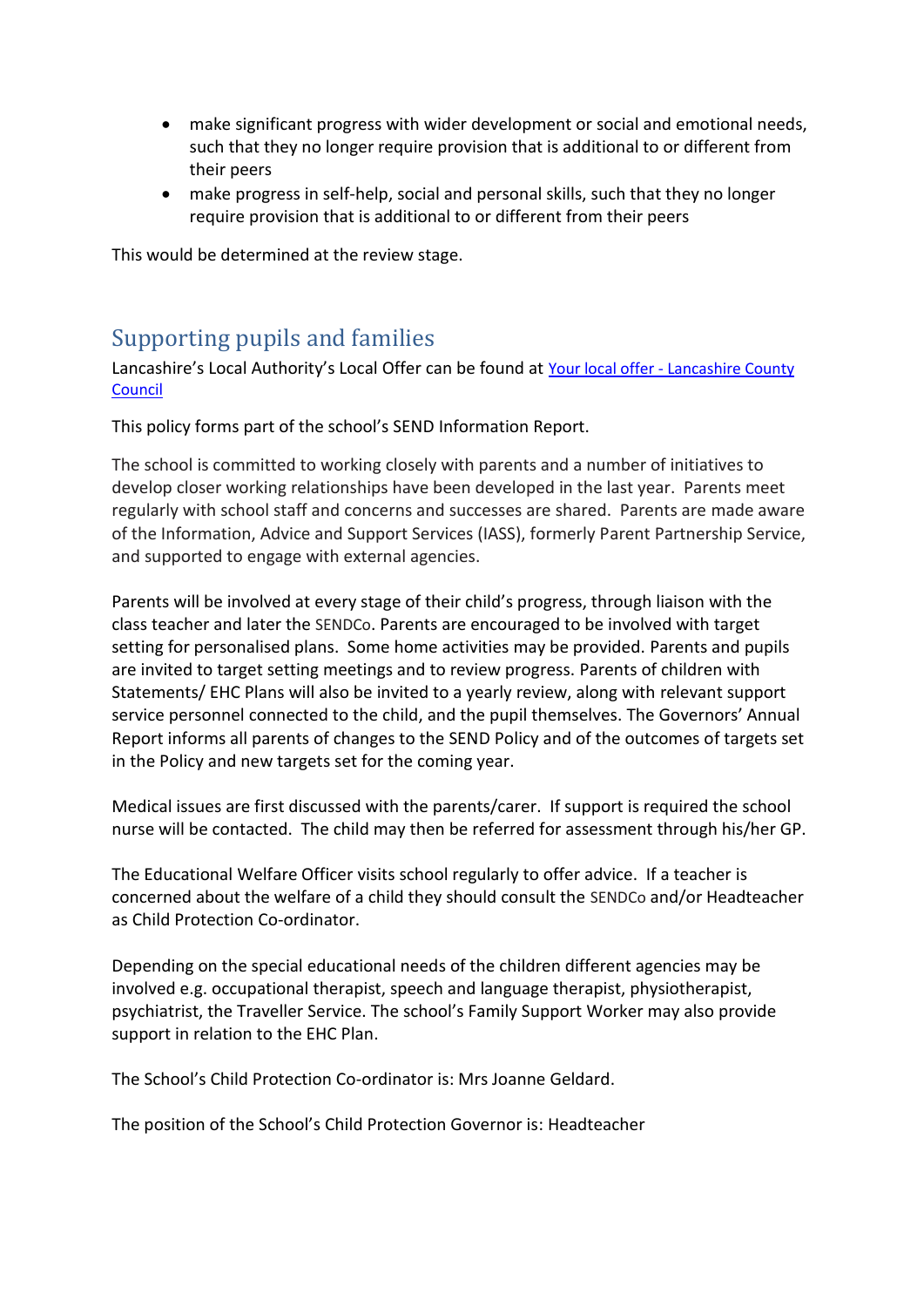#### Admissions

Pupils with special educational needs will be admitted to ANY Primary School in line with the school's admissions policy. The school is aware of the statutory requirements of the Children and Families Act 2014 and will meet the Act's requirements. The school will use their induction meetings to work closely with parents to ascertain whether a child has been identified as having, or possibly having special educational needs. In the case of a pupil joining the school from another school, ANY Primary School will seek to ascertain from parents whether the child has special education needs and will access previous records as quickly as possible. If the school is alerted to the fact that a child may have a difficulty in learning they will make their best endeavours to collect all relevant information and plan a relevant differentiated curriculum. The Admissions policy is available on the school website.

When a pupil transfers to another school, transfer documents, including full records of their special educational needs, will be sent to the receiving school. On transfer to secondary school the Year 6 teacher and SENDCo will meet with the SENDCo of the receiving school to discuss SEND records and the needs of the individual pupils. An invitation will be issued for a representative of the receiving school to attend the transition review meeting held in Year 6.

## Medical Needs

The school recognises that pupils at school with medical conditions should be properly supported so that they have full access to education, including school trips and physical education. Some children with medical conditions may be disabled and where this is the case the school will comply with its duties under the Equality Act 2010.

Some may also have special educational needs (SEN) and may have a statement, or Education, Health and Care (EHC) plan which brings together health and social care needs, as well as their special educational provision and the SEND Code of Practice (2014) is followed.

The school's policy on medical needs can be found on the school website at http://www.lancasterlane-school.ik.org/assets/Policies/Medical Conditions Policy 2015 16 1.pdf

#### Monitoring and evaluation of the Policy

This policy will be reviewed annually and updated in the light of new developments. Progress will be monitored and evaluated via the action plan. Progress on the annual targets will be reported in the Annual Governors Report to Parents.

#### Training and resources

Governors will ensure that there is a suitably qualified SENDCo who has the time necessary to undertake the role. Time is identified for staff to review pupil progress, discuss pupil curriculum needs and to transfer information between classes and phases. Teacher Assistant time is allocated to ensure pupils receive the individual support outlined in the individual plans and teachers are responsible for ensuring this takes place and is monitored.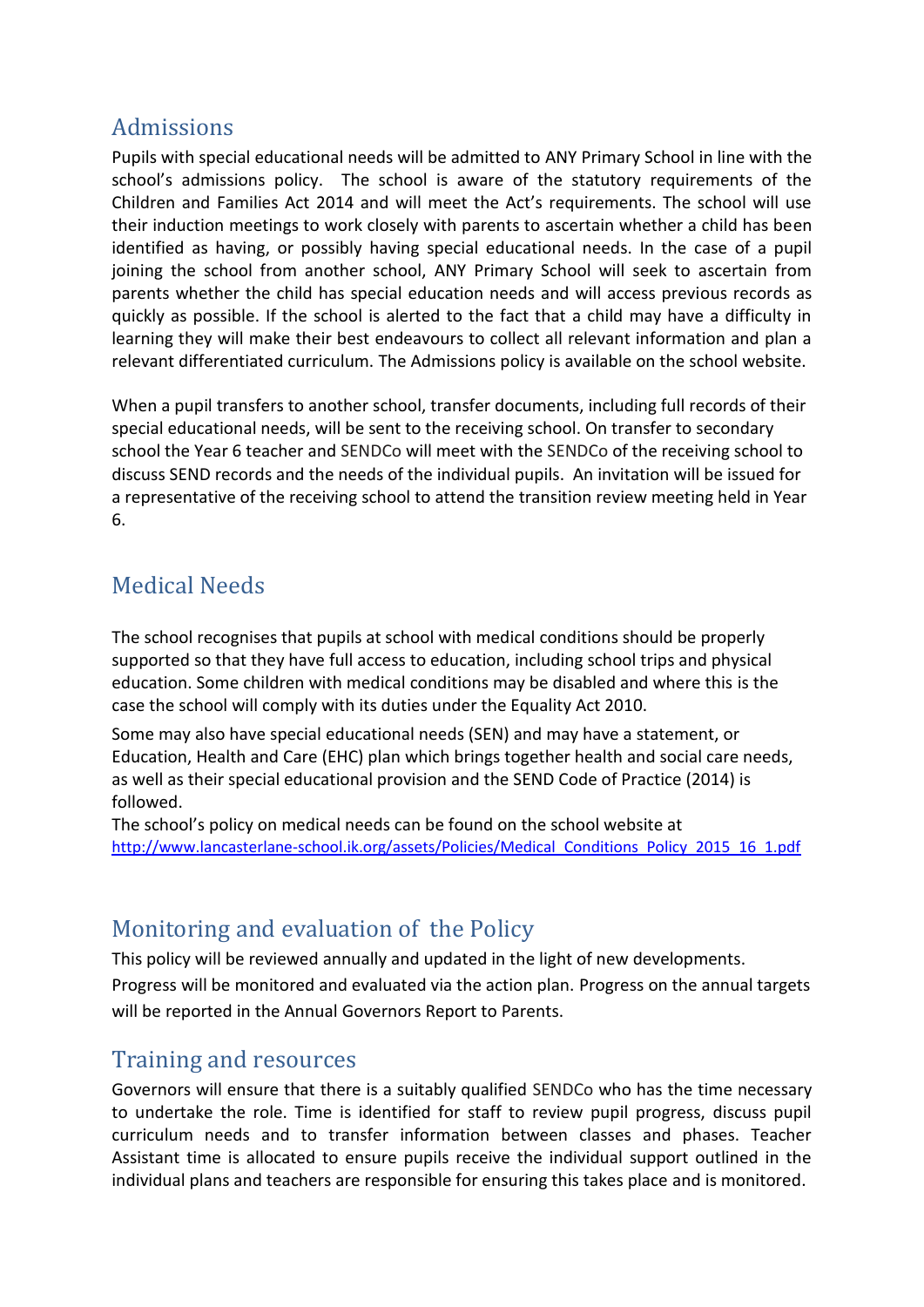The Governors ensure that time is allocated to allow for monitoring of provision and pupil progress.

Training for teachers and teacher assistants is provided both within school and through other professional development activities.

The school uses funding to provide external professional advice and support for individual pupils in line with their statements and in relation to needs.

The governors will ensure that they are kept fully abreast of their statutory responsibilities by attending training and receiving regular updates from the Headteacher or the SENDCo.

The SENDCo will keep abreast of current research and thinking on SEND matters.

The SENDCo will be supported to enhance their knowledge, skills and abilities through courses or from the support of other professionals.

The SENDCo will disseminate knowledge or skills gained through staff meetings, whole school INSET or consultation with individual members of staff.

External agencies may be invited to take part in INSET.

SEND training is included within INSET days and staff meetings to reflect the needs of the school and individual staff members.

Funding is deployed in the budget to meet the cost of:

- support staff
- resources
- training
- specialist teachers (advice and assessments)

Funding received for a statement/ Education Health Care Plan is allocated to ensure appropriate provision.

## Roles and Responsibilities

#### The Governing Body

The SEND Governor, Mrs Hilary Harrington, will support the Governors to fulfil their statutory obligations by ensuring:

- the Curriculum Committee receives a report at every curriculum meeting to update progress on SEND issues,
- the SEND policy is reviewed annually,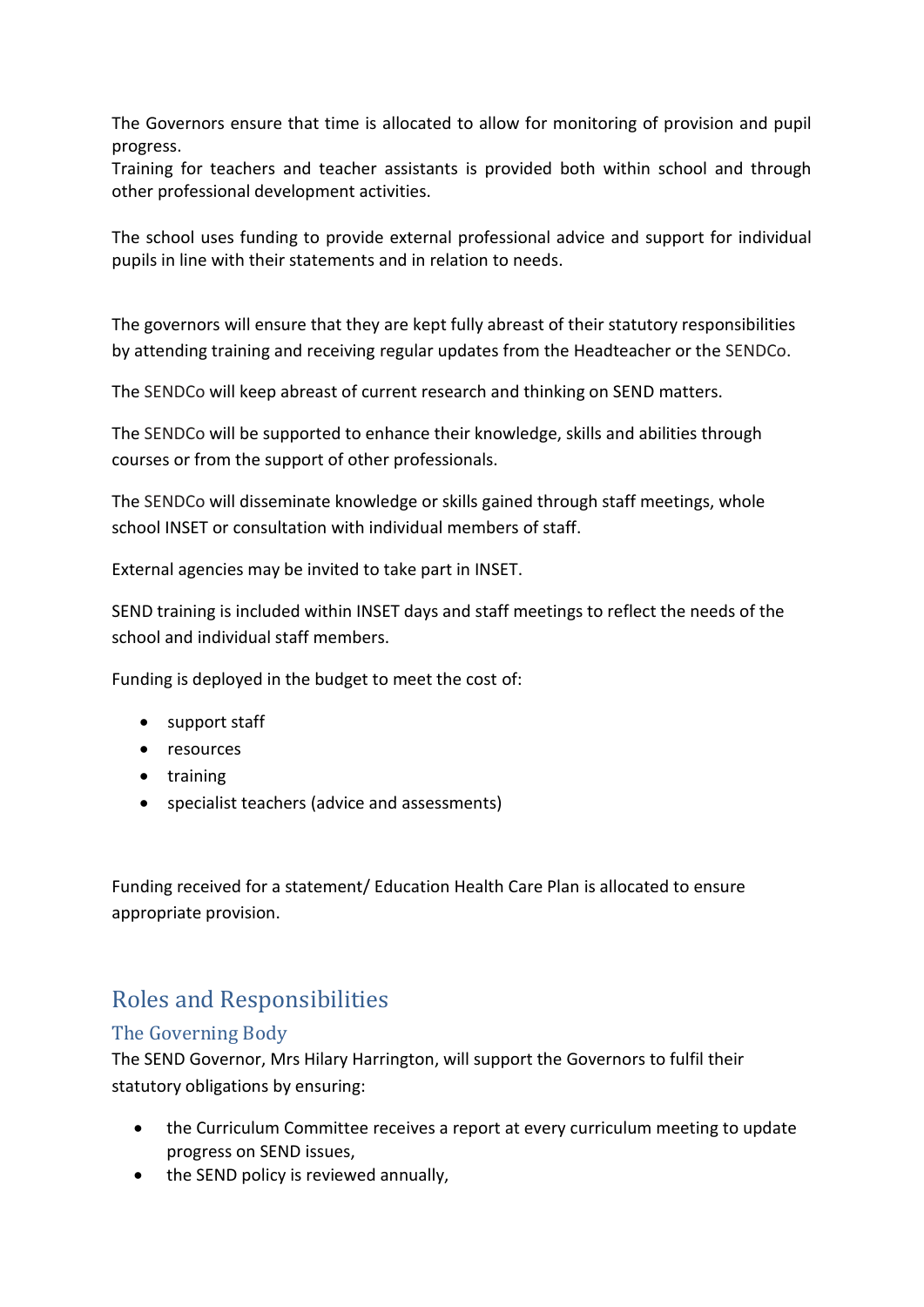- the governors' annual report details the effectiveness of the SEND policy in the last year, any significant changes to the SEND policy, why they have been made and how they will affect SEND provision,
- the school prospectus explains how the school implements the special educational needs statutory requirements reflecting what the school has in place and actually provides for pupils with special educational needs.

#### The Headteacher

The Headteacher is the school's 'responsible person' and manages the school's special educational needs work. The Headteacher will keep the Governing Body informed about the special educational needs provision made by the school. The Headteacher will work closely with the SENDCo, the Special Needs Governor and Staff to ensure the effective dayto-day operation of the school's special educational needs policy. The Headteacher and the SENDCo will identify areas for development in special educational needs and contribute to the school's improvement plan.

#### The Special Educational Needs and Disabilities Co-ordinator (SENDCo)

The SENDCo is responsible for:

- co-ordinating SEND provision for children.
- liaising with and advising teachers
- maintaining the school's SEND register and overseeing the records of all pupils with special educational needs
- liaising with parents of children with special educational needs
- liaising with external agencies including the educational psychology service and other support agencies, medical and social services and voluntary bodies
- consultation with the class teacher to ensure that IPPs are written and that reviews take place.

#### Role of Class Teacher and Support Staff

Teachers are responsible and accountable for the progress and development of the pupils in their class, including where pupils access support from teaching assistants or specialist staff. Both the teaching staff and the support assistants have an integrated role in curriculum planning and in supporting the child's learning. They are fully involved in the identification, curriculum differentiation and assessment of pupils with SEND. They work together with the SENDCo to formulate and review IPPs and provision maps and to maintain a class SEND file that is kept in the classroom for reference by staff including supply staff and students as appropriate.